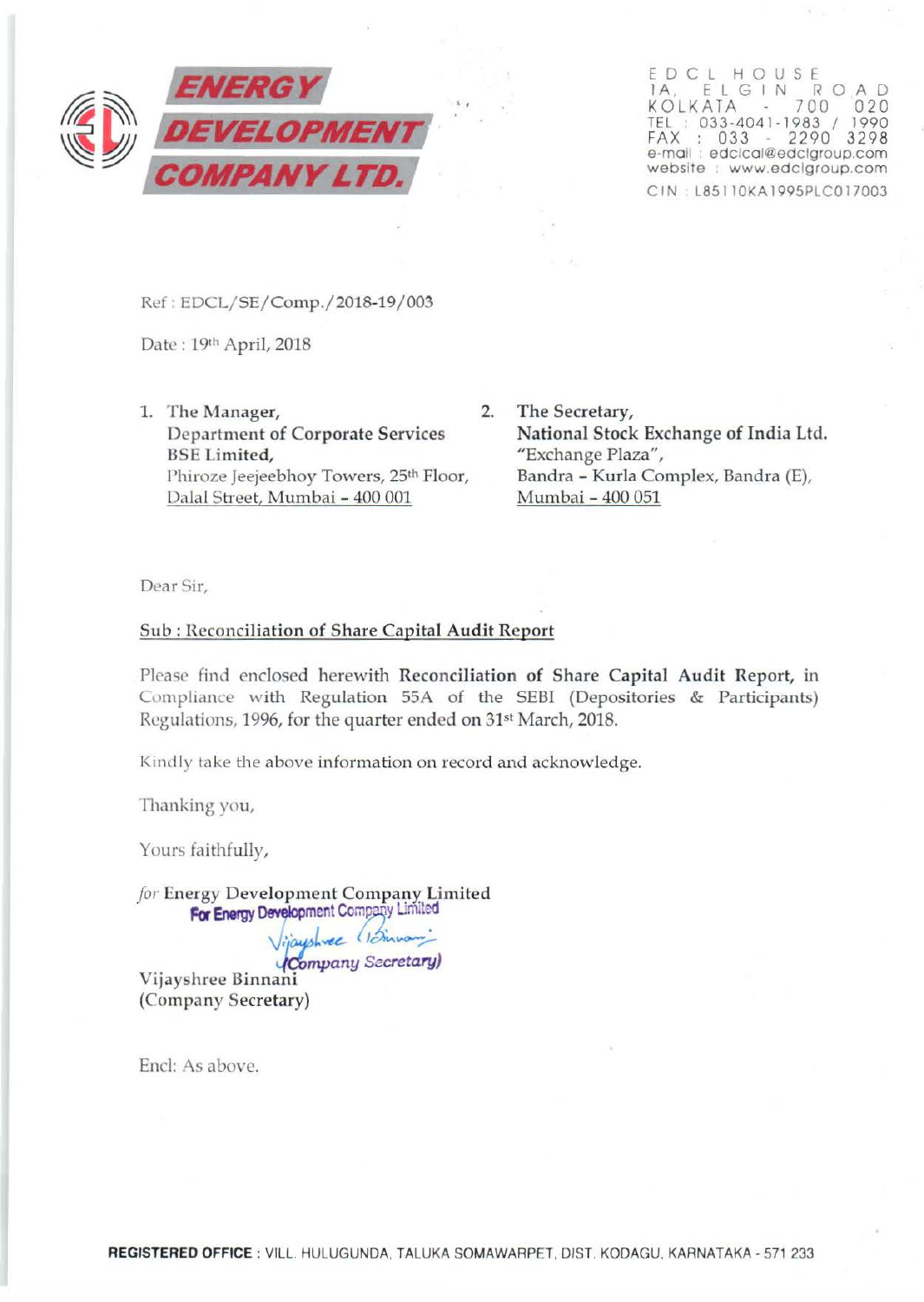## **P. SARAWAGI & ASSOCIATES COMPANY SECRETARIES**

NARAYANI BUILDING Room No. 107, First Floor 27. Brabourne Road, Kolkata- 700 001 Phone : (0) 2210-9146 (F) +91-33-2242-3645 (M)98311-96477 e-mail: psarawagi@vsnl.com pawan@sarawagi.in website : www.sarawagi.in

The Board of Directors **Energy Development Company Limited** Regd. Office: Vill - Hulugunda Taluka Somawarpet, Dist. : Kodagu Karnataka  $-571$  233

## RECONCJLIA TION OF SHARE CAPITAL AUDJT REPORT FOR THE QUARTER ENDED 31ST MARCH, 2018

We have examined the Register of Members furnished by Energy Development Company Limited (hereinafter referred to as "the Company") and its Registrars and Share Transfer Agents, Niche Technologies Private Limited, for issuing the Report, in accordance with Regulation 55A of the SEBI (Depositories and Participants) Regulations, 1996 and the SEBI's Circular No. D&CC/FITTC/CIR-16/2002 dated 31<sup>st</sup> December, 2002 (as amended).

The statement of particulars for the quarter ended  $31<sup>st</sup>$  March, 2018 requires to be furnished is annexed herewith in the format prescribed by SEBI for the said Reconciliation of Share Capital Audit Report.

In our opinion and to the best of our knowledge and according to the information and explanations given to us and based on such verification as considered necessary, we hereby certify that particulars given in the Annexed Report are true and correct

> For P. SARAWAGI & ASSOCIATES **Company Secretaries**

were

( P.K. Sarawagi ) Proprietor Membership No. FCS 3381 Certificate of Practice No. : 4882

Place : Kolkata Date:  $19<sup>th</sup>$  April, 2018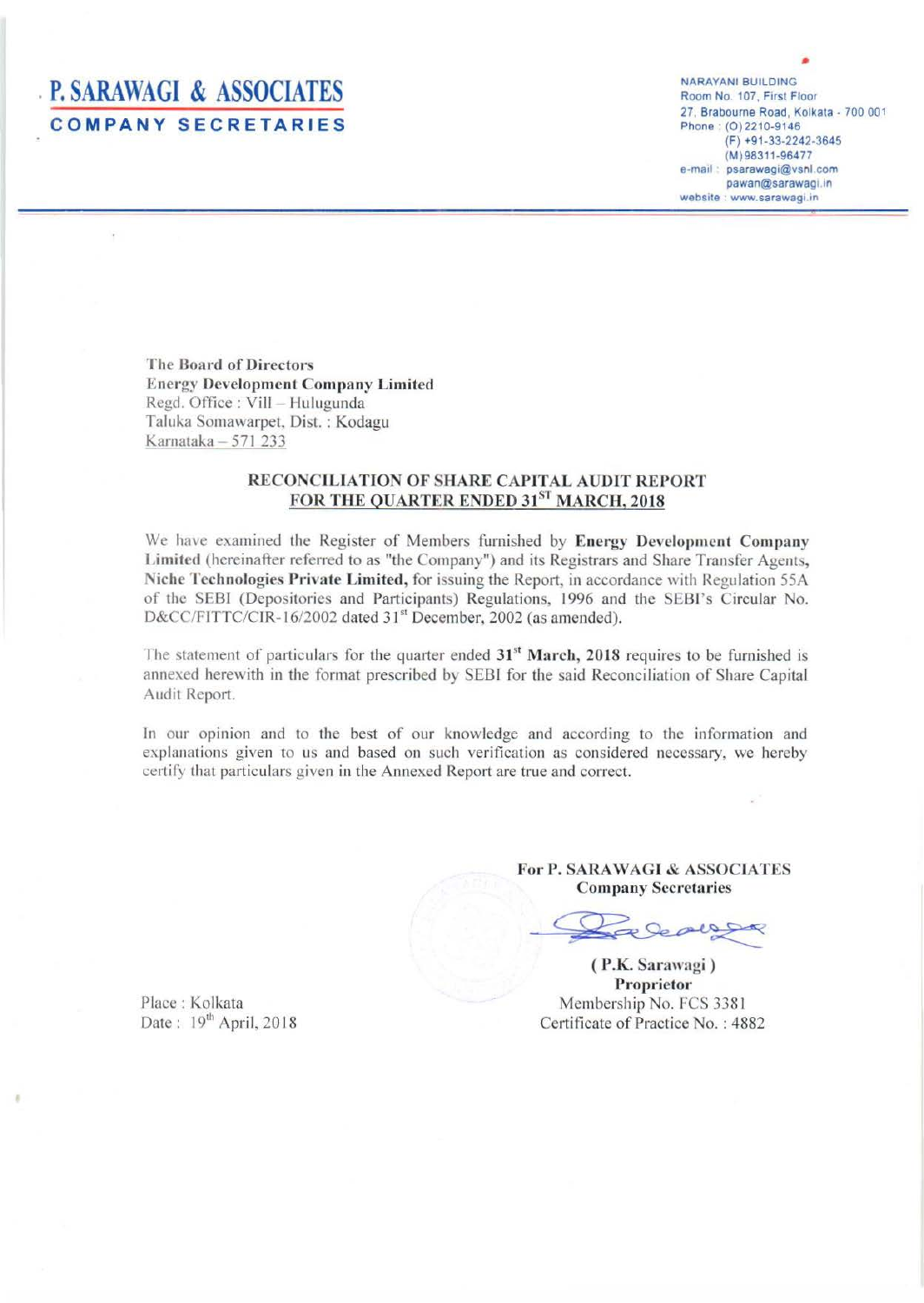## RECONCILIATION OF SHARE CAPITAL AUDIT REPORT

| 1.         | For Quarter Ended                                                                                                     | $\frac{1}{4}$                             | 31 <sup>st</sup> March, 2018                                               |                                 |                                                                                  |
|------------|-----------------------------------------------------------------------------------------------------------------------|-------------------------------------------|----------------------------------------------------------------------------|---------------------------------|----------------------------------------------------------------------------------|
| 2.         | <b>ISIN</b>                                                                                                           | ÷                                         | INE306C01019                                                               |                                 |                                                                                  |
| 3.         | Face Value                                                                                                            | ÷                                         | Rs.10/- each                                                               |                                 |                                                                                  |
| 4.         | Name of the Company                                                                                                   | t                                         | <b>Energy Development Company Limited</b>                                  |                                 |                                                                                  |
| 5.         | Registered Office Address                                                                                             | ÷,                                        | Vill - Hulugunda, Taluka Somawarpet,<br>Dist.: Kodagu, Karnataka - 571 233 |                                 |                                                                                  |
| 6.         | Correspondence Address                                                                                                | $\frac{1}{\pi}$                           | EDCL House, 1A Elgin Road<br>Kolkata - 700 020                             |                                 |                                                                                  |
| 7.         | Telephone & Fax Nos.                                                                                                  | $\ddot{\cdot}$                            | Phone: (033) 4041-1983/1990<br>Fax No.: (033) 2290-3298                    |                                 |                                                                                  |
| 8.         | E-mail Address                                                                                                        | ÷                                         | secretarial@edclgroup.com                                                  |                                 |                                                                                  |
| 9.         | Names of the Stock Exchanges where<br>the Company's securities are listed                                             | :                                         | 1. BSE Limited<br>2. National Stock Exchange of India<br>Limited           |                                 |                                                                                  |
| 10.<br>11. | <b>Issued Capital</b><br>Listed Capital (Exchange-wise)                                                               | ÷                                         | Number of<br>Shares<br>4,75,00,000<br>4,75,00,000                          |                                 | % of Total<br><b>Issued Capital</b><br>100.00<br>100.00                          |
| 12.        | (as per Company's records)<br>Held in Dematerialised Form in CDSL                                                     |                                           | 92,92,234                                                                  |                                 | 19.56                                                                            |
| 13.        | Held in Dematerialised Form in NSDL                                                                                   |                                           | 3,81,76,060                                                                |                                 | 80.37                                                                            |
| 14.<br>15. | Physical<br>Total Number of Shares $(12+13+14)$                                                                       |                                           | 31,706<br>4,75,00,000                                                      |                                 | 0.07<br>100.00                                                                   |
| 16.        | Reasons for difference, if any, between :<br>10&11, 10&15 and 11&15                                                   |                                           | Not Applicable.                                                            |                                 |                                                                                  |
| 17.        | Certifying the details of changes in :<br>share capital during the quarter under<br>consideration, as per table below |                                           | Nil.                                                                       |                                 |                                                                                  |
|            | Applied/<br>Not<br>exchanges<br>No. of<br>applied<br>Particulars*<br>Shares<br>for listing                            | Listed on<br>stock<br>(specify)<br>names) | Whether<br>intimated<br>to CDSL                                            | Whether<br>intimated<br>to NSDL | In principal<br>approval<br>pending for<br>stock<br>exchanges<br>(specify names) |

\* Rights, Bonus, Preferential Issue, ESOPs, Amalgamation, Conversion, Buyback, Capital Reduction, any other (to specify)

Energy Development Company Limited